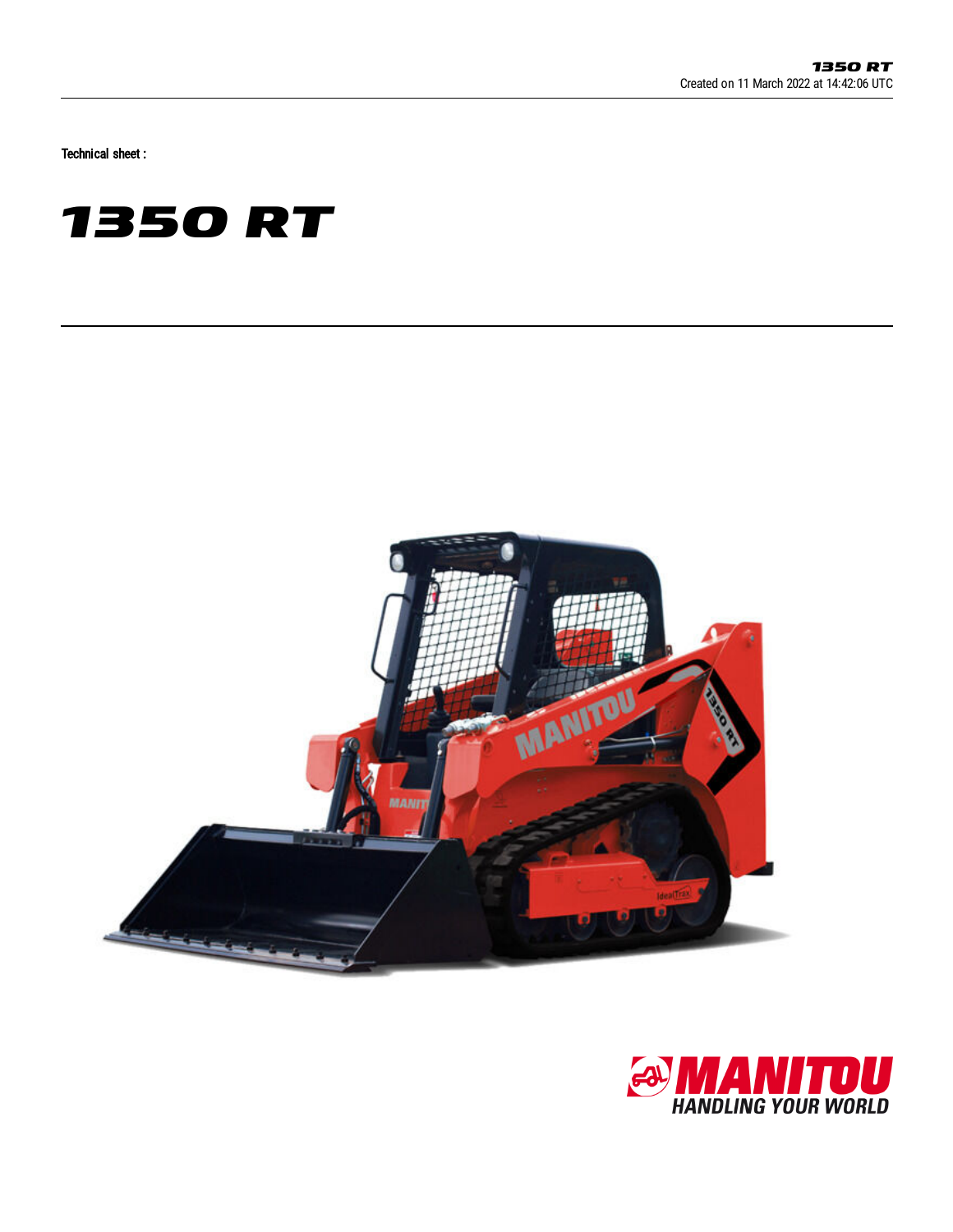| <b>Capacities</b>                                              |                | <b>Metric</b>        |
|----------------------------------------------------------------|----------------|----------------------|
| <b>Operating Weight</b>                                        |                | 2953 kg              |
| Operating Capacity at 35% Tipping Load                         |                | 612 kg               |
| Operating Capacity At 50% Tipping Load                         |                | 875 kg               |
| Tipping capacity                                               |                | 1750 kg              |
| <b>Weight and dimensions</b>                                   |                |                      |
| Overall Operating Height - Fully Raised                        | h27            | 3670 mm              |
| Height to Hinge Pin - Fully Raised                             | h28            | 2794 mm              |
| Reach - Fully Raised                                           | dp1            | 592 mm               |
| Dump angle at full height                                      | a <sub>5</sub> | 40°                  |
| Dump Height - Fully Raised                                     | h29            | 2123 mm              |
| Maximum Rollback Angle - Fully Raised                          | a4             | 98°                  |
| Overall Height to Top of ROPS                                  | h17            | 1930 mm              |
| Overall length with bucket                                     | <b>116</b>     | 3076 mm              |
| Overall Length without Bucket                                  | 1              | 2360 mm              |
| <b>Specified Height</b>                                        | h31            | 1494 mm              |
| Reach at Specified Height                                      | r4             | 771 mm               |
| Dump angle at specified height                                 | a17            | 75°                  |
| Maximum Rollback Angle at Ground                               | a13            | 28°                  |
| Carry Position                                                 | d5             | 165 mm               |
| Maximum Rollback Angle at Carry Position                       | a14            | 28°                  |
| <b>Digging Position</b>                                        | h32            | 18 mm                |
| Angle of Departure with STD Counterweight                      |                | 28°                  |
| Ground clearance                                               | m4             | 213 mm               |
| Track gauge                                                    | b10            | 1148 mm              |
| Track Shoe Width                                               | <b>b20</b>     | 300 mm               |
| Crawler base                                                   | y <sub>2</sub> | 1168 mm              |
| Overall width less bucket                                      | b1             | 1448 mm              |
| <b>Bucket Width</b>                                            | e1             | 1524 mm              |
| Clearance Radius - Front with Bucket                           | b18            | 1918 mm              |
| Clearance Circle - Rear                                        | wa1            | 1440 mm              |
| Track Type / Track Rollers / Roller Type                       |                | Rubber / 4 / Steel   |
| <b>Performances</b>                                            |                |                      |
| Ground Speed - Single Speed                                    |                | 10 km/h              |
| Drawbar Pull/Tractive Effort                                   |                | 3248 kg              |
| Bucket Breakout - Tilt Cylinder                                |                | 1588 kg              |
| Bucket Breakout - Lift Cylinder                                |                | 1692 kg              |
| <b>Engine</b>                                                  |                |                      |
| Engine brand                                                   |                | Yanmar               |
| Engine model                                                   |                | 4TNV88C-KMS          |
| Motor Type                                                     |                | <b>Radial Piston</b> |
| Gross Power (kW) / Power                                       |                | 34.30 kW / 2500 rp   |
| Battery                                                        |                | 12 V                 |
| Cold Cranking Amps at Temperature (CCA)                        |                | 800 A                |
| Alternator - Voltage / Ampere                                  |                | 12 V / 100 A         |
| <b>Hydraulics</b>                                              |                |                      |
|                                                                |                | 63.60 l/min          |
| Standard flow - Auxiliary hydraulics<br><b>Tank capacities</b> |                |                      |
|                                                                |                | 6.401                |
| Oil Pan Capacity                                               |                | 34.801               |
| Hydraulic tank capacity<br>Fuel tank                           |                | 59.40                |
| Displacement / Number of cylinders                             |                | 7.901/4              |
|                                                                |                |                      |

| <b>Metric</b>       |  |
|---------------------|--|
| 2953 kg<br>612 kg   |  |
| 875 kg              |  |
| 1750 kg             |  |
|                     |  |
| 3670 mm             |  |
| 2794 mm             |  |
| 592 mm              |  |
| 40°                 |  |
| 2123 mm             |  |
| 98 $\degree$        |  |
| 1930 mm             |  |
| 3076 mm             |  |
| 2360 mm             |  |
| 1494 mm             |  |
| 771 mm              |  |
| 75 $^{\circ}$       |  |
| 28 $^{\circ}$       |  |
| 165 mm              |  |
| 28°                 |  |
| <b>18 mm</b>        |  |
| 28°                 |  |
| 213 mm              |  |
| 1148 mm             |  |
| 300 mm              |  |
| 1168 mm             |  |
| 1448 mm             |  |
| 1524 mm             |  |
| 1918 mm             |  |
| 1440 mm             |  |
| Rubber / 4 / Steel  |  |
|                     |  |
| 10 km/h             |  |
| 3248 kg             |  |
| 1588 kg             |  |
| 1692 kg             |  |
|                     |  |
| Yanmar              |  |
| 4TNV88C-KMS         |  |
| Radial Piston       |  |
| 34.30 kW / 2500 rpm |  |
| 12V                 |  |
| 800 A               |  |
| 12 V / 100 A        |  |
|                     |  |
| 63.60 l/min         |  |
|                     |  |
| 6.401               |  |
|                     |  |
| 34.80               |  |
| 59.40  <br>7.901/4  |  |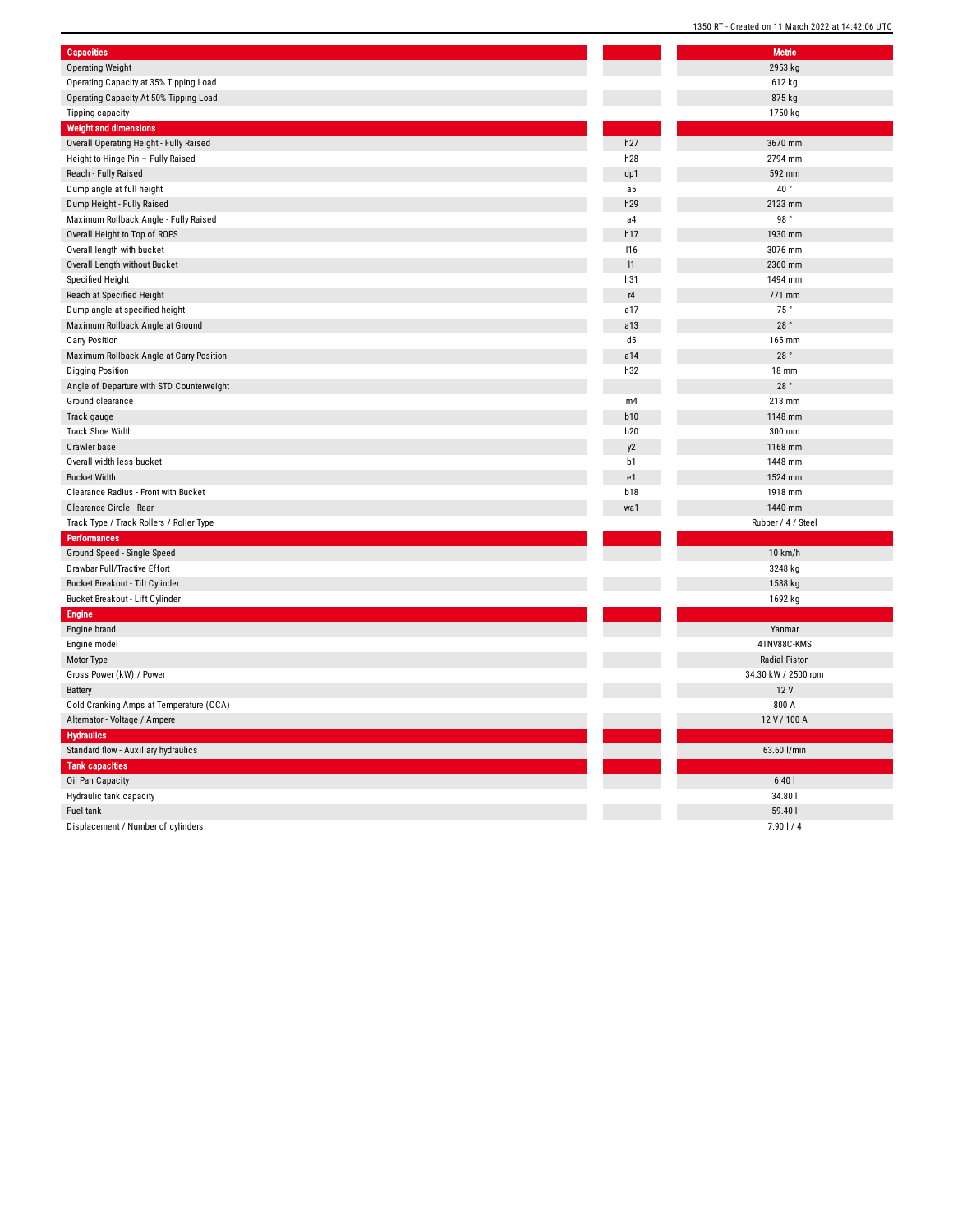





## Equipment

| <b>Lifting function</b>                                  |          |
|----------------------------------------------------------|----------|
| All-Tach® Attachment Mounting System                     | Standard |
| <b>Auxiliary Hydraulics</b>                              | Standard |
| IdealTrax <sup>™</sup> Automatic Track Tensioning System | Standard |
| Lighting                                                 |          |
| Beacon                                                   | Optional |
| Road Lights                                              | Optional |
| <b>Motorization/Power</b>                                |          |
| Combination Radiator & Hydraulic Oil Cooler              | Standard |
| Dual-Element Air Cleaner with Indicator                  | Standard |
| Engine Auto-Shutdown System                              | Optional |
| Engine Block Heater                                      | Optional |
| <b>Glowplugs Starts Assist</b>                           | Standard |
| <b>Operator station</b>                                  |          |
| Bluetooth car radio                                      | Optional |
| <b>Full-Suspension Seat</b>                              | Optional |
| Joystick controls                                        | Standard |
| Multi-Function Display Screen                            | Standard |
| ROPS/FOPS Level II Overhead Guard                        | Standard |
| Other options                                            |          |
| Selectable Self-Leveling Hydraulic Lift Action 4         | Optional |
| <b>Safety</b>                                            |          |
| 4 point lift                                             | Optional |
| <b>Anti-Vandalism Protection</b>                         | Standard |
| Back-Up Alarm                                            | Standard |
| Engine Alert System with Error Display                   | Standard |
| <b>Secondary functions</b>                               |          |
| Counterweight                                            | Optional |
|                                                          |          |